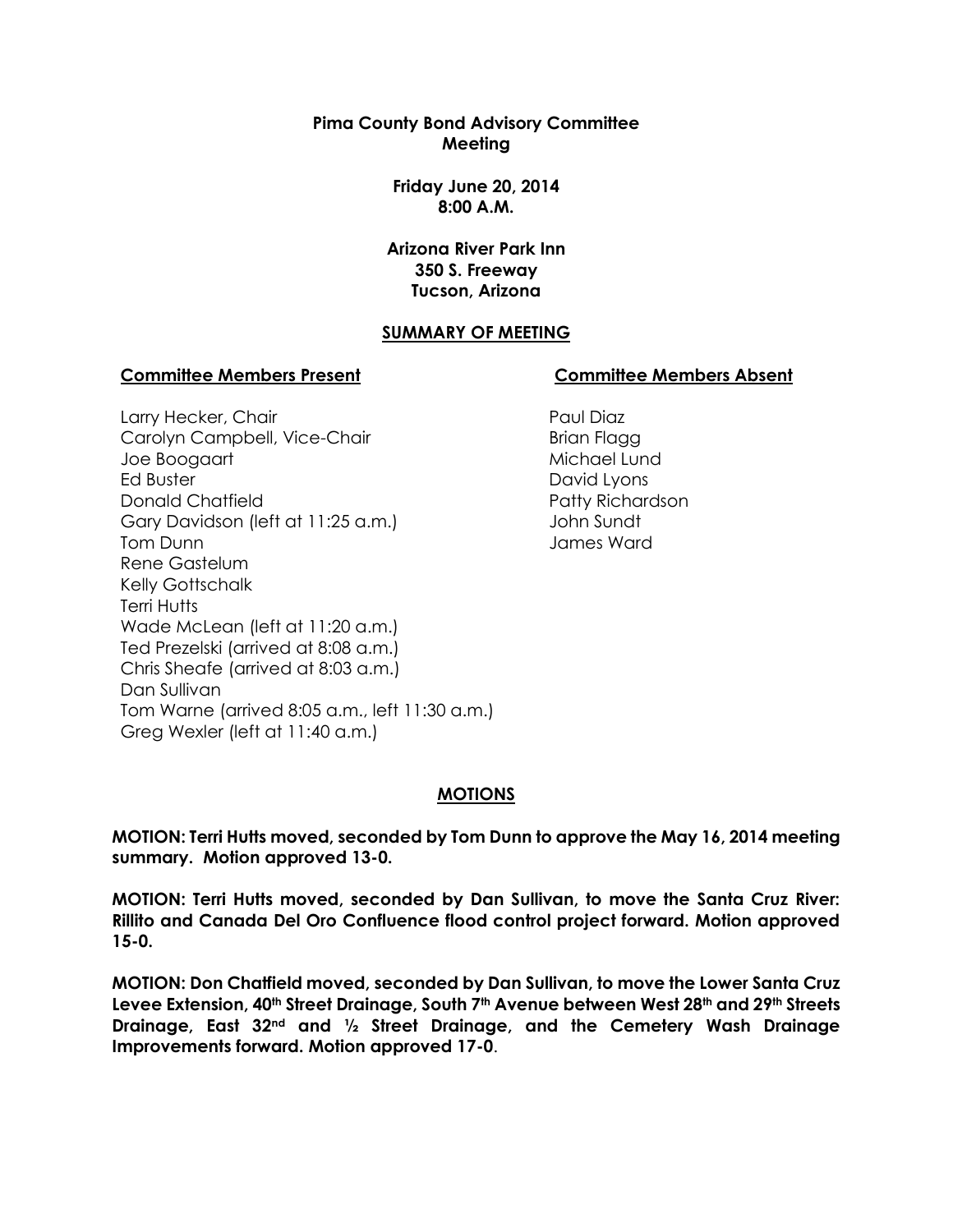**MOTION: Vice-Chair Campbell moved, seconded by Gary Davidson, to move the Green Valley Government Center Parking and Access Improvements, Downtown Legal Services Building Asbestos Abatement and Fire Sprinklers, and the Elections Equipment projects forward. Motion approved 17-0.**

**MOTION: Chris Sheafe moved, seconded by Tom Dunn, to move the Pima County One Stop Career Center project forward and delete the Pima Community College Health Education Center. Motion approved 17-0.**

**MOTION: Dan Sullivan moved, seconded by Terri Hutts, to move the UA Medical Center South Campus Allied Health Training/Facilities Expansion project forward. Motion approved 17-0**.

**MOTION: Chris Sheafe moved, seconded by Tom Warne, to move the Innovation/Technology Building, UA Tech Park – Bridges forward. Motion approved 16-1.**

**MOTION: Chris Sheafe moved, seconded by Ed Buster, to move the Science Park Drive – Rita Road to Pantano Road Improvements forward. Motion approved 16-1.**

**MOTION: Renee Gastelum moved, seconded by Don Chatfield, to move the Tucson Visual Arts Complex project forward. An amendment to continue to look at infrastructure needs for a museum district downtown generally was accepted. Motion approved 17-0.** 

**MOTION: Dan Sullivan moved, seconded by Gary Davidson, to move the TUSD Cooper Center for Environmental Learning project forward. Motion approved 17-0.**

**MOTION: Gary Davidson moved, seconded by Ted Prezelski, to move the Marana Cultural and Heritage Park – Economic Development Component project forward. 17-0**

**MOTION: Dan Sullivan moved, seconded by Greg Wexler, to move the Sonoran Corridor Highway Improvements between I-10 and I-19 forward. Motion approved 16-1.**

**MOTION: Dan Sullivan moved, seconded by Tom Warne, to move the Oro Valley Business Accelerator project forward. Motion approved 15-2.**

**MOTION: Terri Hutts moved, seconded by Tom Dunn, to move the Southern Arizona Mining and Industrial Technology Centers proposal forward. Motion approved 16-1.**

**MOTION: Chris Sheafe moved, seconded by Tom Warne, to move the Downtown Community Theaters & Historic Cultural Landscape project forward. Motion approved 17- 0.**

**MOTION: Dan Sullivan moved, seconded by Greg Wexler, to move the three City of Tucson Public Safety Training Academy projects forward. Motion approved 13-0.**

**MOTION: Vice-Chair Campbell moved, seconded by Tom Dunn, to move the Temple of Music and Art project forward. Motion approved 13-0.**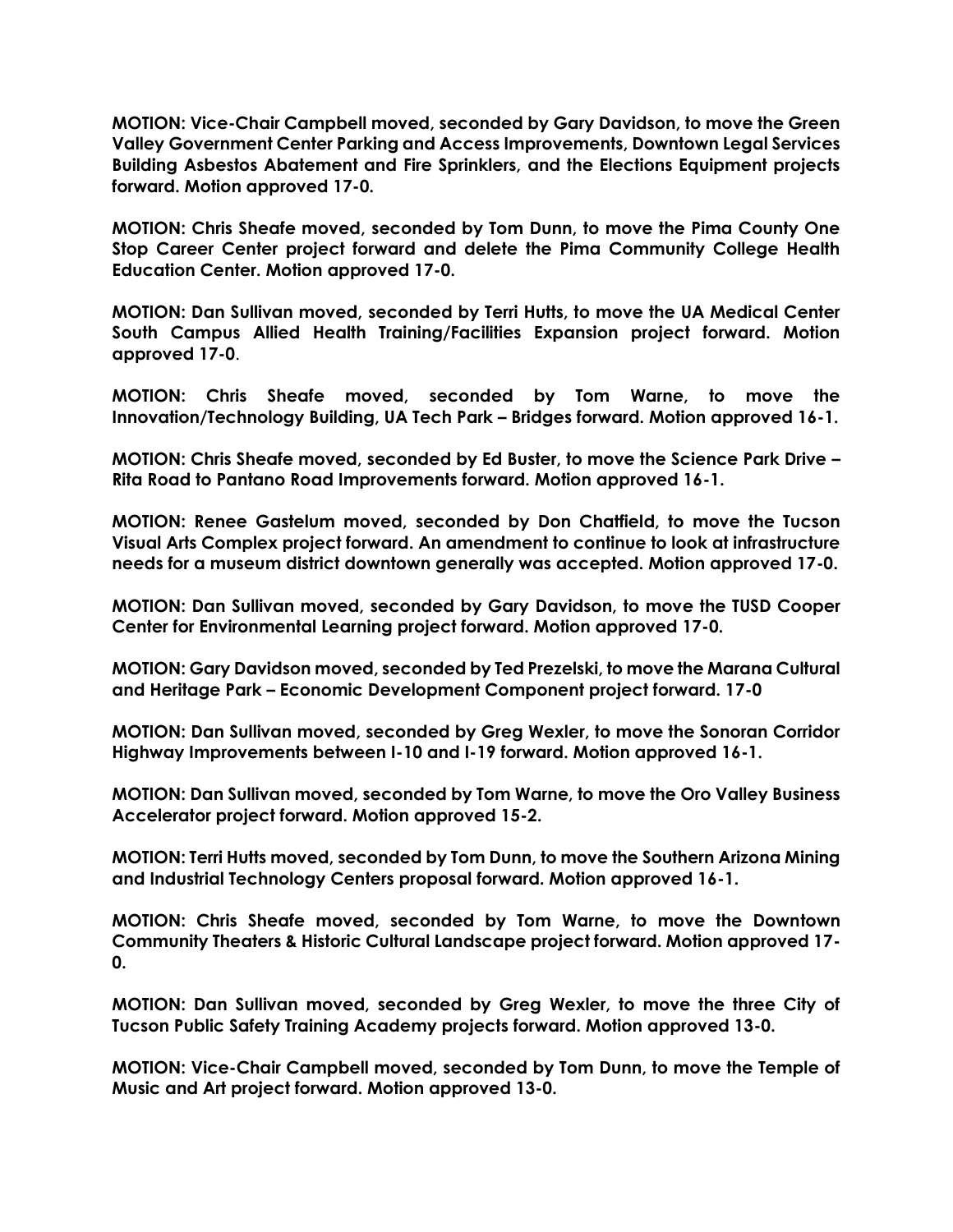**MOTION: Vice-Chair Campbell moved, seconded by Tom Dunn, to move the Job Path project forward. Motion approved 13-0.**

#### **MEETING SUMMARY**

1. Welcome

The meeting began at 8:00 a.m. with a quorum.

2. Approval of the May 16, 2014 meeting summary

**MOTION: Terri Hutts moved, seconded by Tom Dunn to approve the May 16, 2014 meeting summary. Motion approved 13-0.**

- 3. Possible 2015 Bond Election Flood Control
	- A. Tentatively Approved Project Santa Cruz River: Rillito and Canada Del Oro Confluence; scope change

### **MOTION: Terri Hutts moved, seconded by Dan Sullivan, to move the Santa Cruz River: Rillito and Canada Del Oro Confluence flood control project forward. Motion approved 15-0.**

- B. Resubmittals and New Projects
	- Lower Santa Cruz Levee Extension (Marana resubmittal)
	- 40<sup>th</sup> Street Drainage (South Tucson resubmittal)
	- South 7<sup>th</sup> Avenue between West 28<sup>th</sup> and 29<sup>th</sup> Streets Drainage (South Tucson - resubmittal)
	- East 32<sup>nd</sup> and 1/2 Street Drainage (South Tucson new)
	- Cemetery Wash Drainage Improvements (Tohono O'odham Nation/County– new)

Marana chose not to present the Lower Santa Cruz Levee Extension project.

Joel Gastelum presented South Tucson's three flood control projects.

Mark Pugh and Scott Rogers presented the Tohono O'odham flood control project. In response to questions from committee members, Mr. Rogers confirmed that Mission and San Xavier Roads flood every one to two years.

**MOTION: Don Chatfield moved, seconded by Dan Sullivan, to move the Lower Santa Cruz Levee Extension, 40th Street Drainage, South 7th Avenue between West 28th and 29th Streets Drainage, East 32nd and ½ Street Drainage, and the Cemetery Wash Drainage Improvements forward. Motion approved 17-0**.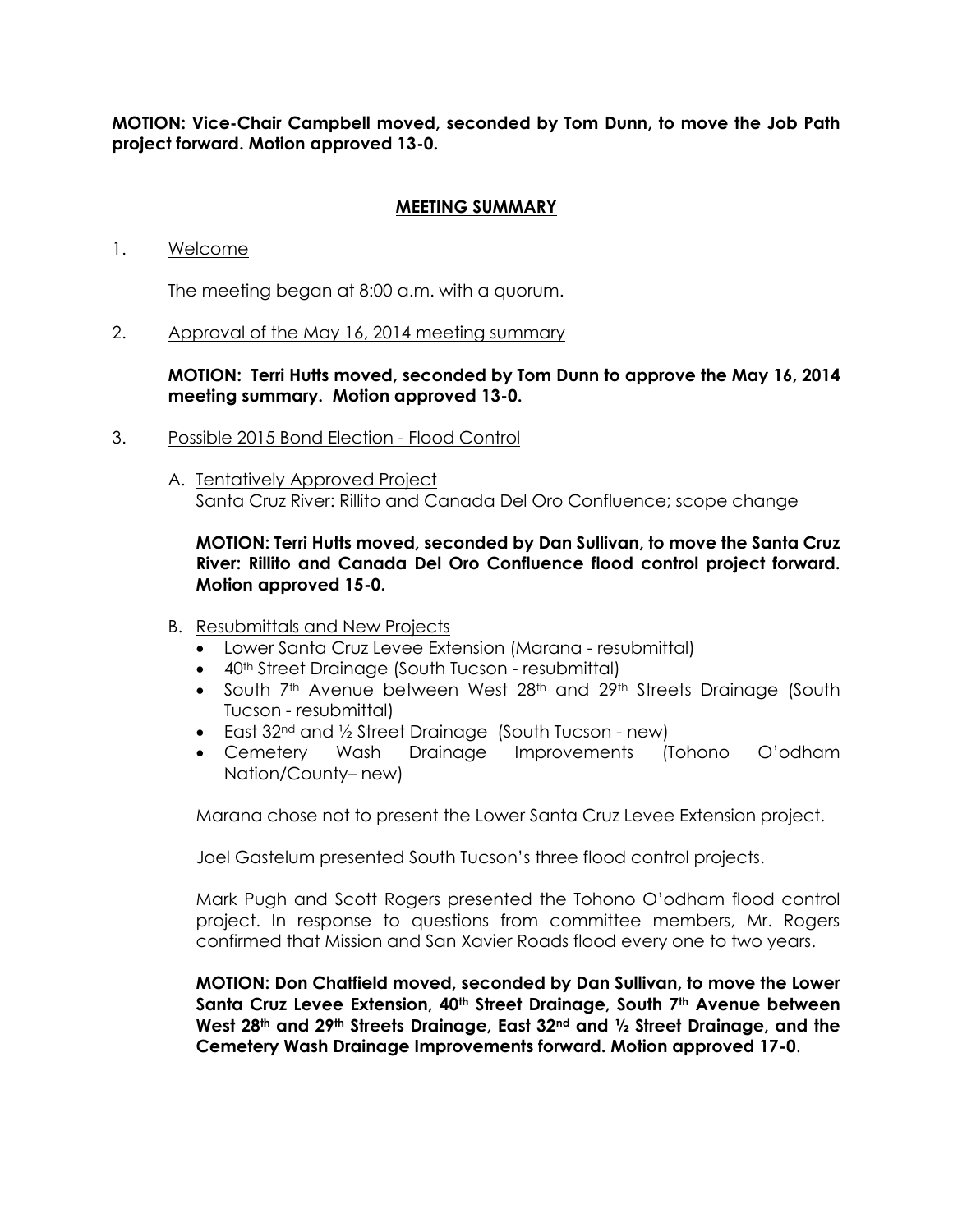## 4. Possible 2015 Bond Election – General Governmental Facilities

- A. Tentatively Approved Projects
	- Green Valley Government Center Parking and Access Improvements; no changes
	- Downtown Legal Services Building Asbestos Abatement and Fire Sprinklers; no changes
	- Elections Equipment; reduce funding

**MOTION: Vice-Chair Campbell moved, seconded by Gary Davidson, to move the Green Valley Government Center Parking and Access Improvements, Downtown Legal Services Building Asbestos Abatement and Fire Sprinklers, and the Elections Equipment projects forward. Motion approved 17-0.**

- 5. Possible 2015 Bond Election Job Growth, Education and Workforce Training Chairman Hecker noted that there are approximately \$1 billion of project requests for bond funding, compared to a target of \$600-\$700 million.
	- A. Tentatively Approved Projects
		- Pima County One Stop Career Center; increase scope and funding
		- Pima Community College Health Education Center; delete

Discussion points regarding the Pima County One Stop Career Center:

- Concern that the cost per square foot was high.
- Response that a breakdown of the costs will be provided. They may be higher than typical because they include land acquisition, audio visual training components and other IT equipment.
- County charges a fee for use of the facility for private company partners, whereas partners such as Pima Community College would not pay a fee.
- This is a good example of a public/private partnership.
- One Stop is a good program and there is a skilled labor shortage in many areas.

Public Comment: Dave Devine spoke in support of Pima County One Stop.

#### **MOTION: Chris Sheafe moved, seconded by Tom Dunn, to move the Pima County One Stop Career Center project forward and delete the Pima Community College Health Education Center. Motion approved 17-0.**

- B. New Projects
	- University of Arizona Medical Center South Campus Allied Health Training/Facilities Expansion
	- Innovation/Technology Building, UA Tech Park Bridges (UA) Science Park Drive – Rita Road to Pantano Road Improvements (UA/County)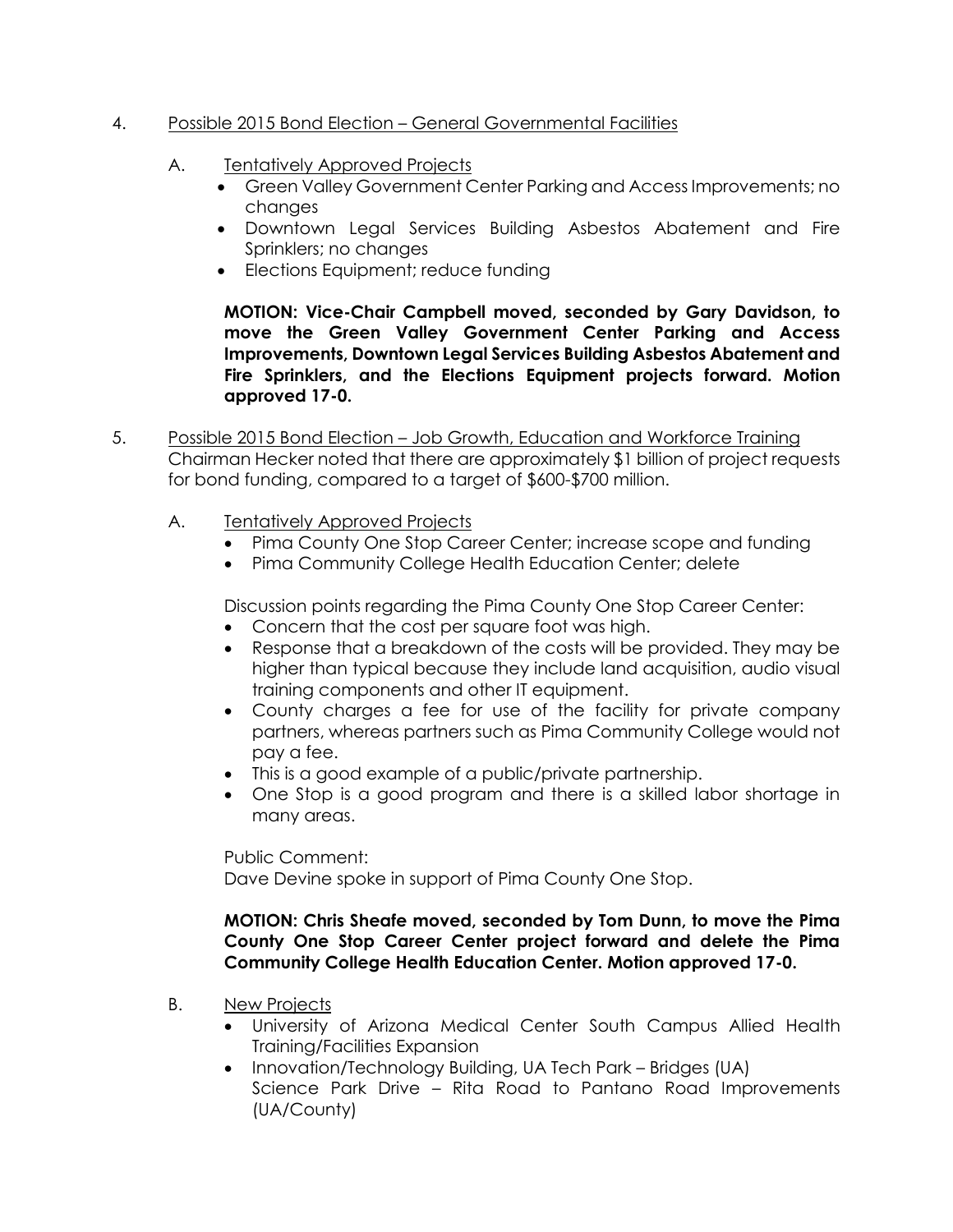- Tucson Visual Art Complex Site Acquisition (UA and others)
- TUSD Cooper Center for Environmental Learning (UA/TUSD)
- Marana Cultural and Heritage Park Economic Development (Marana)
- Sonoran Corridor Highway Improvements between I-10 and I-19 (Pima County)
- Oro Valley Business Accelerator (Oro Valley)
- Southern Arizona Mining and Industrial Technology Centers (JTED)

Karen Mlawsky and Sarah Frost, representing the UA Health Network, presented the UA Medical Center South Campus Allied Health Training/Facilities Expansion project.

Discussion points:

- Training will be for allied health workers as well as doctors.
- Garage on the campus will be funded with parking fees, not bonds.
- UA Health Network does have bonding ability, but not the capacity to afford a project like this. The University had bonding capacity, but UA Health Network does not have access to those bonds.
- Allied health training is occurring in the community already but the educational institutions providing the training are typically separate from the hospitals. This would co-locate the education aspect with the training at one location.
- The County would fund the capital improvements with bond funding and the UA Health Network would fund operations and maintenance, similar to facilities constructed with 2004 and 2006 bond funds on the campus.
- The UA Health Network pays something like \$10 a year to the County for use of the facilities since the services they are providing are in lieu of the County providing similar services.

## **MOTION: Dan Sullivan moved, seconded by Terri Hutts, to move the UA Medical Center South Campus Allied Health Training/Facilities Expansion project forward. Motion approved 17-0**.

David Allen, representing the UA Tech Launch Arizona, presented the Innovation/Technology Building, UA Tech Park – Bridges and Science Park Drive – Rita Road to Pantano Road Improvement projects.

- History of the Tech Park and Bridges facility.
- County has invested \$15 million in the Bridges facility through sewer and flood control improvements.
- The incubator project at the Bridges is similar to the County's leasing of the 4th Floor of Abrams Public Health building to Accelerate Diagnostics.
- Tech Park Science Park Drive will facilitate growth of number of employees from 7,000 currently to 14,000.
- Update of the economic impact study of the Tech Park is underway.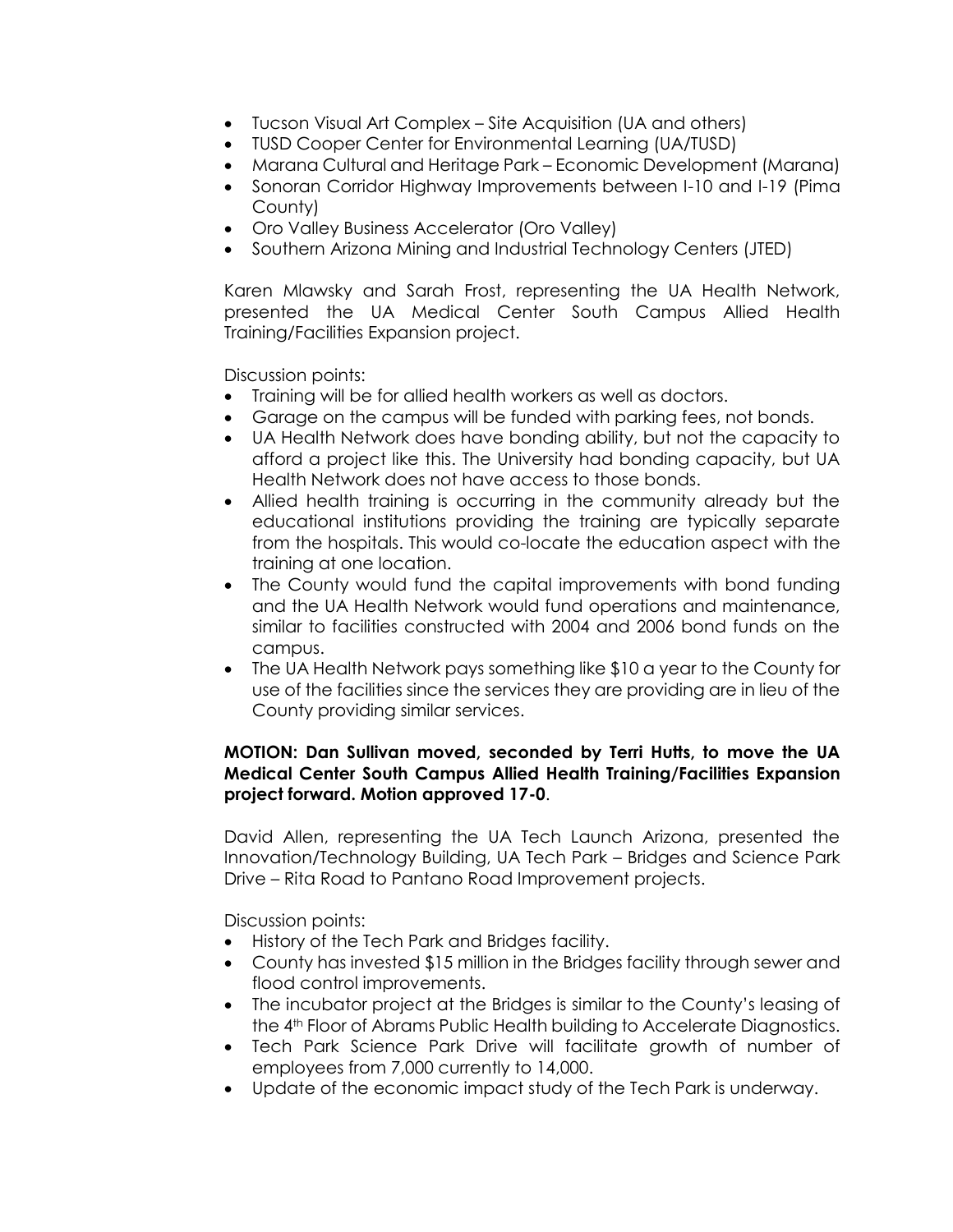- County may receive market rate rent from a non-profit leasing agency to avoid constitutional gift clause issues, and then that non-profit could lease at below market rent to start-up businesses.
- Details regarding the possibility of selling taxable bonds for this and other similar incubator projects will be provided to the committee, along with a legal and financial analysis.
- Seattle has had good experiences with projects like this.
- Proposed library and YMCA at the Tech park are being coordinated with the Science Park Drive proposal.
- Parking garage will not be bond funded and the University will charge for parking like they always do.
- Concerns about funding private business incubator projects with County bond funds.
- Concerns are valid but this is a strategic point in this community.
- Need for more detailed presentations on these projects.

## **MOTION: Chris Sheafe moved, seconded by Tom Warne, to move the Innovation/Technology Building, UA Tech Park – Bridges forward. Motion approved 16-1.**

## **MOTION: Chris Sheafe moved, seconded by Ed Buster, to move the Science Park Drive – Rita Road to Pantano Road Improvements forward. Motion approved 16-1.**

Discussion continued:

- In this environment, in Pima County, private business would not be able to get the underwriting necessary to self-fund such projects.
- Future presentations should provide data on the types of jobs needed in the community.

Tannya Renee, Assistant VP for Community Relations for the UA, and Fletcher McCusker, Rio Nuevo Board, presented the Tucson Visual Arts Complex project on behalf of a coalition of supporters.

- First phase of the project would be funded by County bond funds and would include acquisition of the privately owned La Placita complex in downtown Tucson.
- Negotiations are underway.
- Rio Nuevo District does not have the funding to do this but supports it.
- UA has expressed interest in moving the UA Art Museum and Center for Creative Photography to this location downtown.
- Concern that the County purchasing this property would take it off the tax rolls.
- Concern about who would manage the La Placita property after the County acquired it but before it was demolished/repurposed.
- Concern that this project is premature.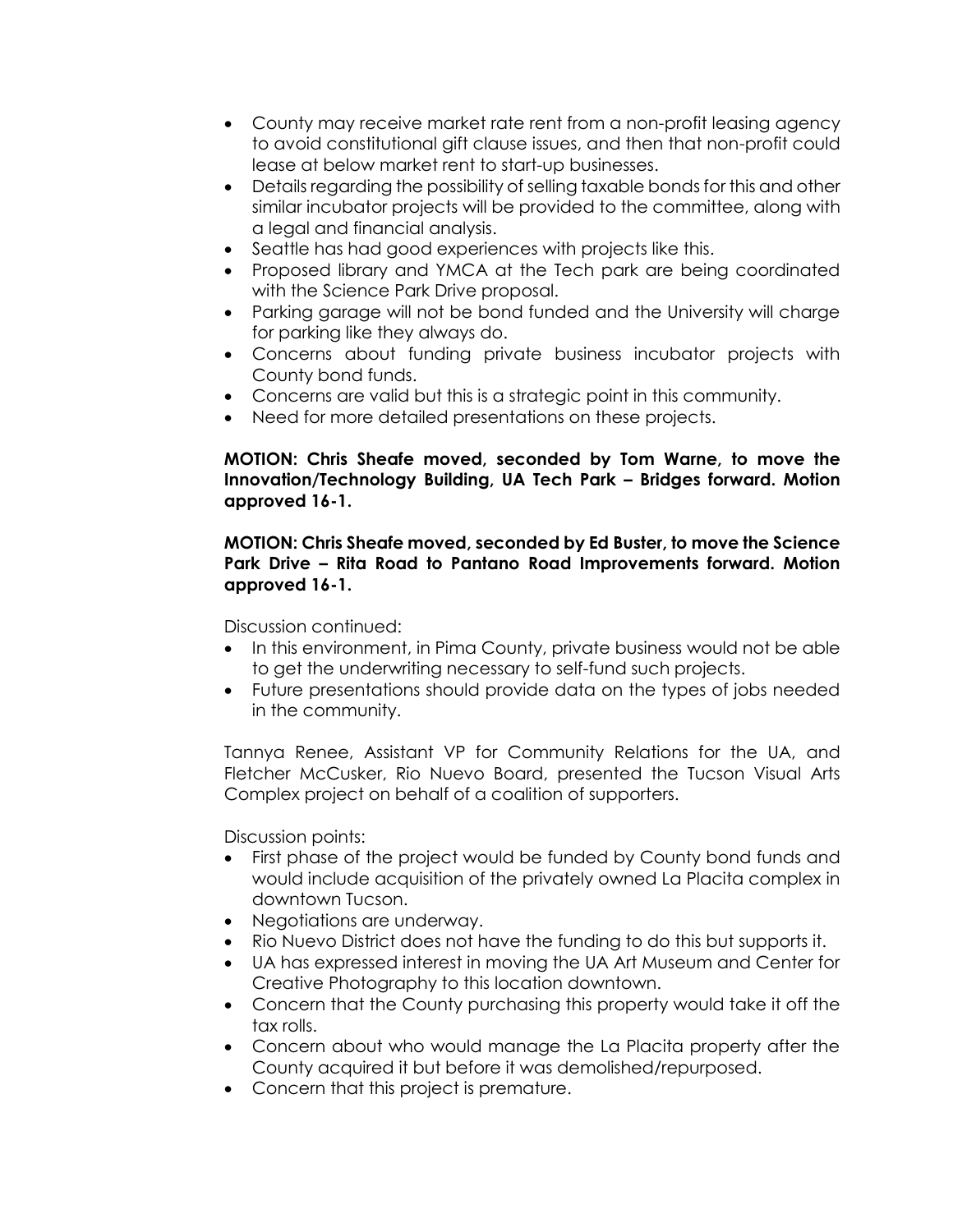- Project is in early stages of development and will be more detailed by the time the Committee is asked to act.
- Concern that County bond funds should not be used for retail, residential and manufacturing uses, especially when there are so many other needs for bond funding.
- Connection to the Downtown Community Theaters and Landscape project.
- In 10 years the private market will take care of this.
- Sometimes private properties become so encumbered that the financial portion does not work out and there is a role for government to step in.
- Thoughts that the City bond committee would support this.
- Presenter stated that the City would manage the property.
- More appropriate role for County bonds is to invest in infrastructure improvements, not to buy private property.
- Project is premature, but there is definitely a need for it as the future of La Placita is key for revitalizing this area downtown.

#### Public Comment:

Sheldon Gutman - in support of maintaining the Pima County Sports Hall of Fame that is or was in La Placita.

#### **MOTION: Renee Gastelum moved, seconded by Don Chatfield, to move the Tucson Visual Arts Complex project forward. An amendment to continue to look at infrastructure needs for a museum district downtown generally was accepted. Motion approved 17-0.**

Request that the entire plan from the west side to the east be presented and that input from the City bond committee be solicited.

Stuart Duncan, COO for TUSD, presented the TUSD Cooper Center for Environmental Learning project. Mike Myer, Retired Director of the Cooper Center answered questions.

- Camp provides education to people of all ages, but traditionally focuses on younger children.
- Willing to provide a tour, which may be better to defer until after TUSD has confirmed whether or not it is willing to deed the property to the County.
- This facility is adjacent to Tucson Mountain Park and its purpose is consistent with the mission of the County's Parks Department.
- Overnight camps by adults would occur on weekends and holidays so as to not interfere with core mission of youth education, but would have some room for dual use if expansion plans are successful.
- Confirmed that the facilities have been well maintained.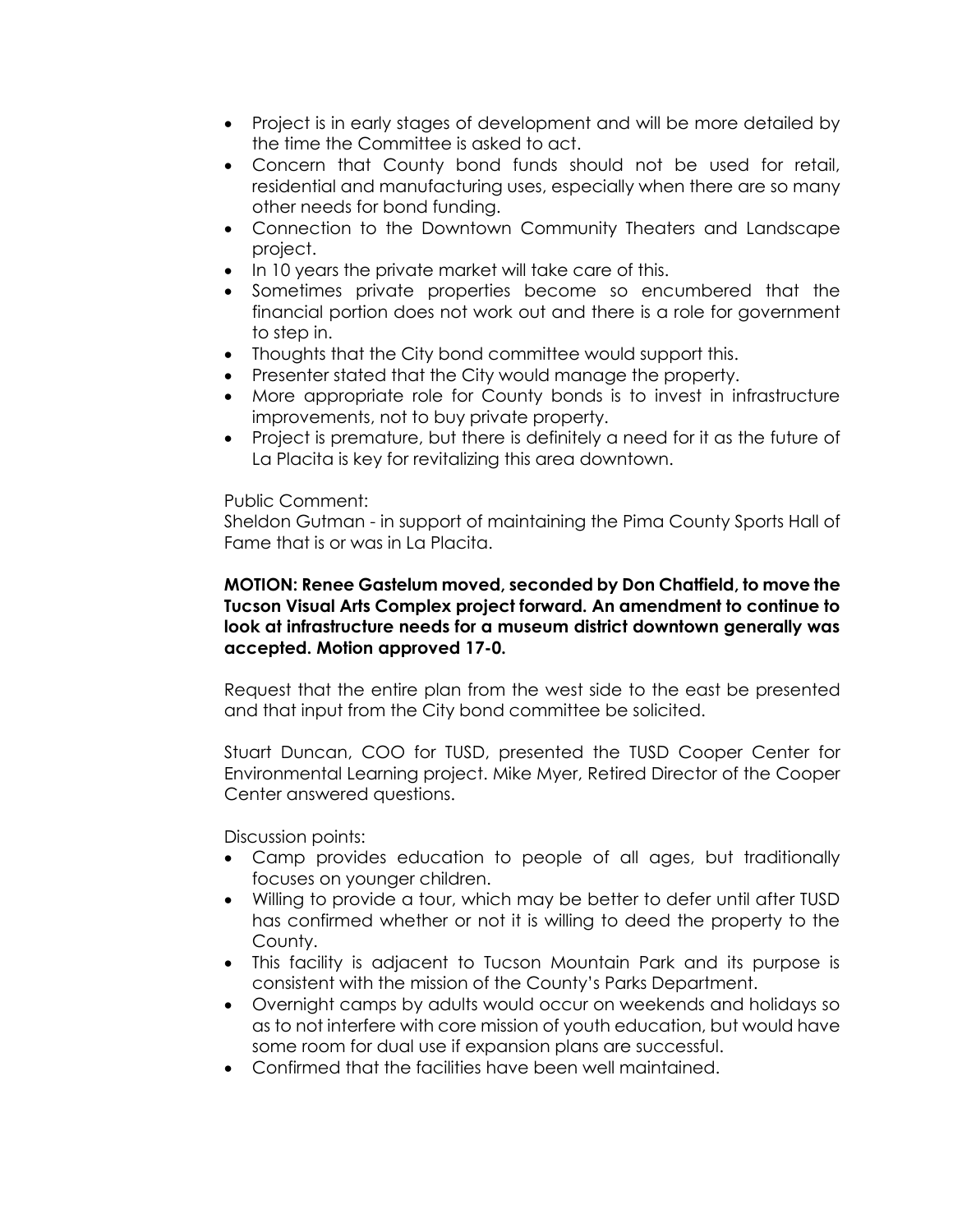#### **MOTION: Dan Sullivan moved, seconded by Gary Davidson, to move the TUSD Cooper Center for Environmental Learning project forward. Motion approved 17-0.**

T Van Hook, Town of Marana, presented the Economic Development Component of the Marana Cultural and Heritage Park.

Discussion points:

- The economic component of this project is Marana's number 1 priority, followed by the recreation component.
- If bond funding is not approved or only partially approved, Marana will continue to fund the project, but it will take longer.
- Concern whether there would be a gift clause issue similar to the incubator projects.
- The more public the use, the less of a concern regarding violation of the gift clause.
- Marana should add under other funding the funding that Marana is contributing.
- Mr. Huckelberry is recommending 50 percent funding for these projects versus full funding of the incubator projects because investment in incubator projects will be offset by rents whereas there will be less income from this project.
- Marana has committed \$5 million already.
- New contact person for the Bond Committee is Lisa Schafer.

### **MOTION: Gary Davidson moved, seconded by Ted Prezelski, to move the Marana Cultural and Heritage Park – Economic Development Component project forward. 17-0**

Mr. Huckelberry presented the Sonoran Corridor Highway Improvements between I-10 and I-19.

- Discussions have been successful with the San Xavier District to move the interchange north into the District.
- Highway would be limited access at speed limits of 70-75 miles per hour.
- Unknown whether it would involve tolls as discussions with the State and Federal Highways are ongoing.
- Positive meeting recently with Arizona State Land Department.
- Amendment to the Major Streets and Routes plan is to get the general alignment approved so that private developers and Arizona State Land Department are on notice.
- Concern that this project would facilitate the development of Interstate 11 through Avra Valley.
- Mr. Huckelberry stated that this would be a state auxiliary highway and has nothing to do with the I-11 proposal.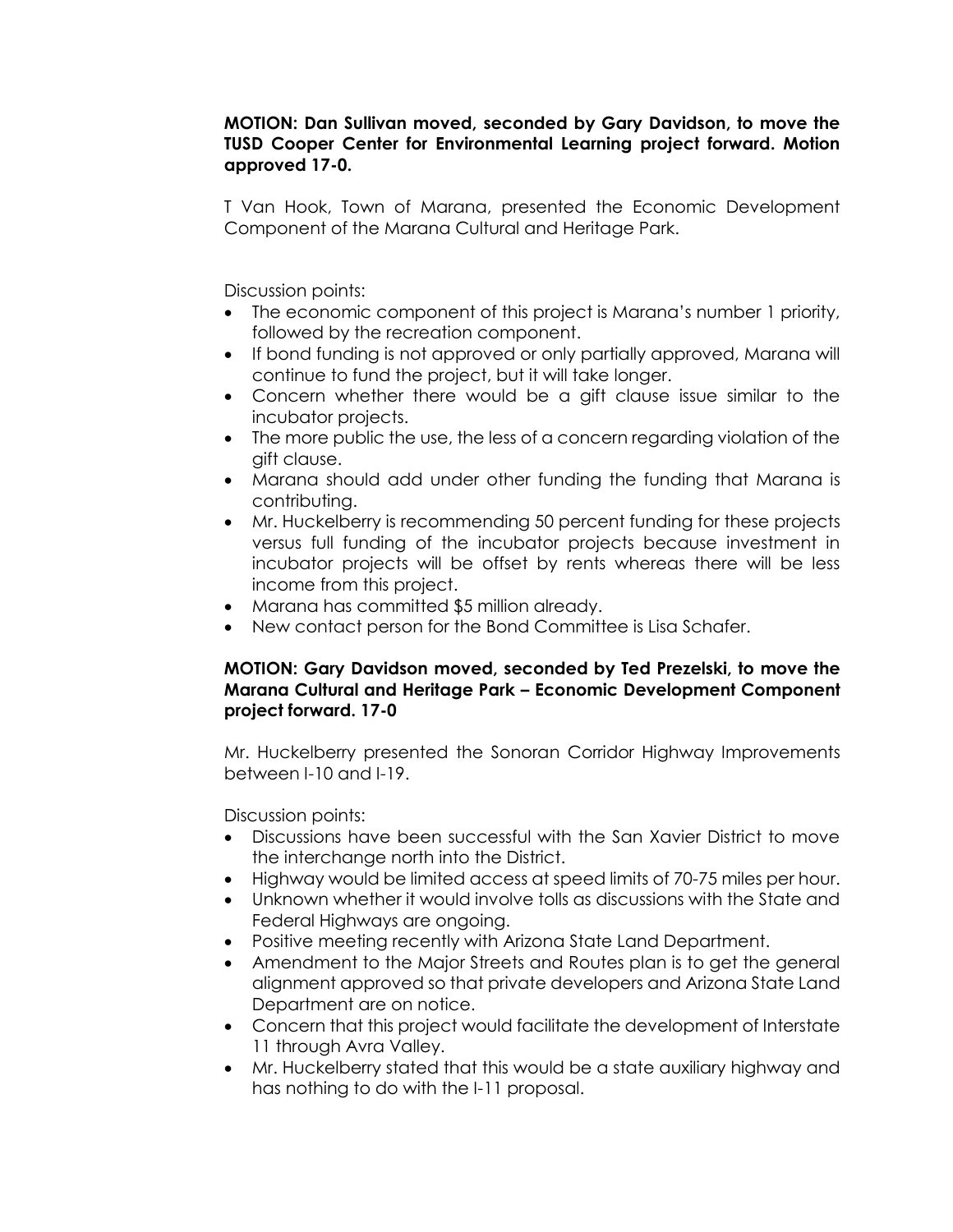Public Comment:

Albert Lannon spoke in opposition to the Sonoran Corridor project and I-11.

### **MOTION: Dan Sullivan moved, seconded by Greg Wexler, to move the Sonoran Corridor Highway Improvements between I-10 and I-19 forward. Motion approved 16-1.**

Amanda Jacobs, Town of Oro Valley, presented the Oro Valley Business Accelerator project.

Discussion points:

- Continued questions about potential gift clause issues and charging market rate rent.
- Oro Valley Mayor and Council have not yet discussed ownership issues.
- Concern that this facility would be in competition with private facilities.
- Developer at Innovation Park is supportive, as well as UA and TREO.
- Philadelphia is a good example of this, where 3 buildings downtown involving private enterprise, the city, and the county, kicked off the revitalization of that area.

### **MOTION: Dan Sullivan moved, seconded by Tom Warne, to move the Oro Valley Business Accelerator project forward. Motion approved 15-2.**

Aaron Ball, Joint Technical Education District (JTED), presented the Southern Arizona Mining and Industrial Technology Centers proposal.

Discussion points:

- JTED is a taxing district and could hold its own bond election, but the cost would be at least \$250,000 for the election and an overlay school district they are concerned that the election could negatively impact member school districts holding their own budget override and bond elections.
- Concern that if it is County bond funded it competes with other County bond needs, therefore those with their own capacity should do it on their own.
- Support for the concept, with or without County bond funding.
- Request to reduce bond funding request amount.
- Pima County JTED could serve Nogales if Nogales school district held a vote to join Pima County JTED.
- JTED center at the Bridges park is still a possibility.
- Focus is on mining trades as participation of the mines is important, but skills carry over to many other jobs.
- Curriculum will include the most current training with regard to building and operating better mines.

## **MOTION: Terri Hutts moved, seconded by Tom Dunn, to move the Southern Arizona Mining and Industrial Technology Centers proposal forward. Motion approved 16-1.**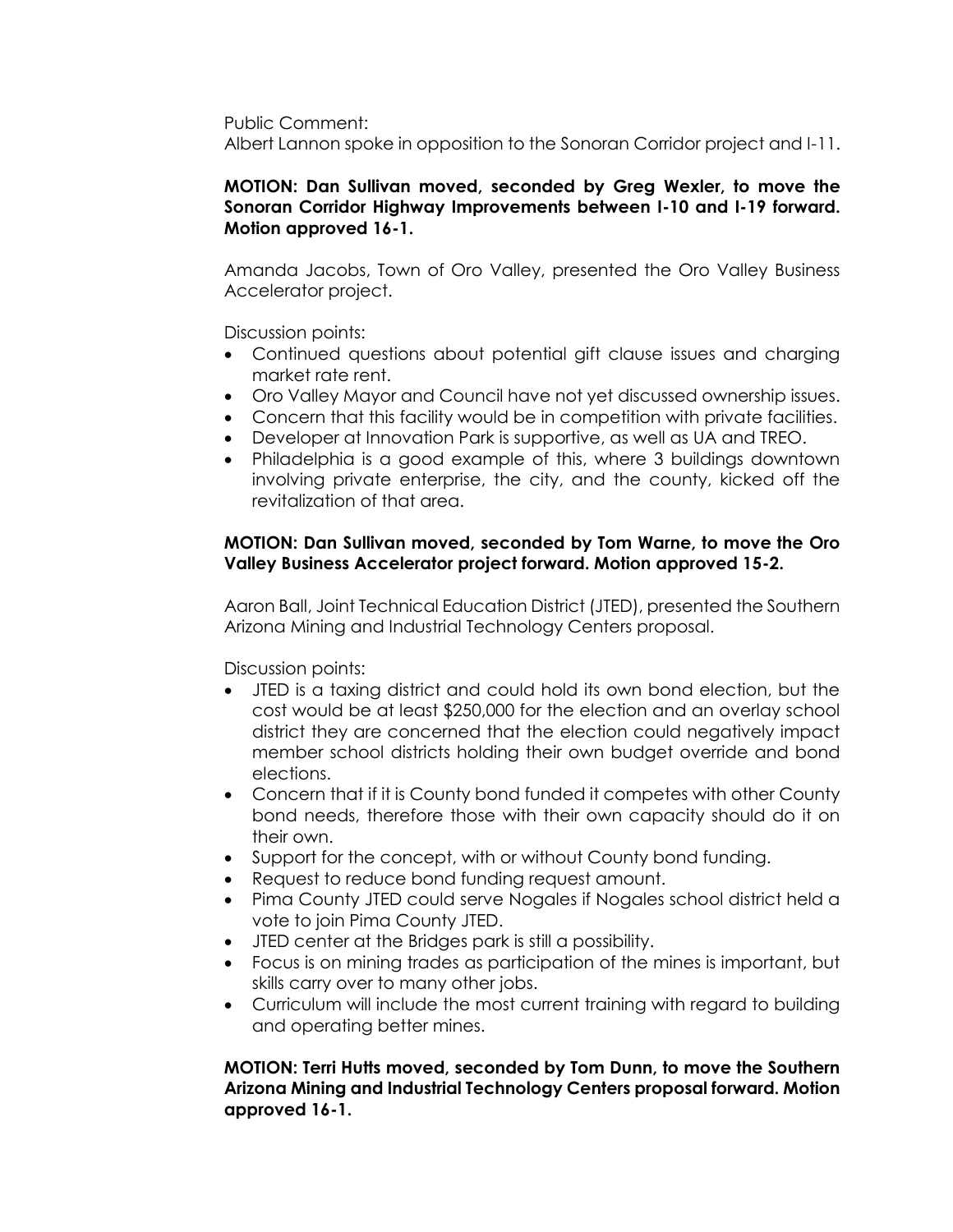Public comment: Sheldon Gutman – spoke about proposed Rosemont Mine and gaps in mining employment.

6. Possible 2015 Bond Election - New City of Tucson Projects and Job Path Downtown Community Theaters & Historic Cultural Landscape (Tucson) Public Safety Training Academy – Judgmental Firearms Training Facility (Tucson) Public Safety Training Academy – Multi-purpose Training Facility (Tucson) Public Safety Training Academy – Driver Training Facility (Tucson) Temple of Music and Art (Tucson) Job Path Facility (Job Path)

Elaine Becherer, City of Tucson, presented the Downtown Community Theaters & Historic Cultural Landscape project.

Discussion points:

- Concern that these projects were submitted to the County late, were emailed to the Committee and Committee did not get hard copies.
- No other funding is confirmed at this time although there have been minor contributions to related projects.
- Need to revitalize the Music Hall.
- City of Tucson would maintain these improvements.
- Leo Rich Theater improvements would be limited to \$500,000 for entrance and lobby improvements.
- Total request is for \$28 million.
- For Temple of Music and Art, 69% of patrons live outside of the City limits and another 5% live outside of the state, therefore these types of facilities should be considered regional projects.
- Location is near to The Loop via bike paths on streets.

#### Public Comments:

The following individuals spoke in support of the Downtown Community Theaters & Historic Cultural Landscape project:

Fletcher McCusker Rep. Demion Clinco Barbara Levy Michael Keith Karia Can Drunen Littooy Helen Erickson Jonathan Mabry

**MOTION: Chris Sheafe moved, seconded by Tom Warne, to move the Downtown Community Theaters & Historic Cultural Landscape project forward. Motion approved 17-0.**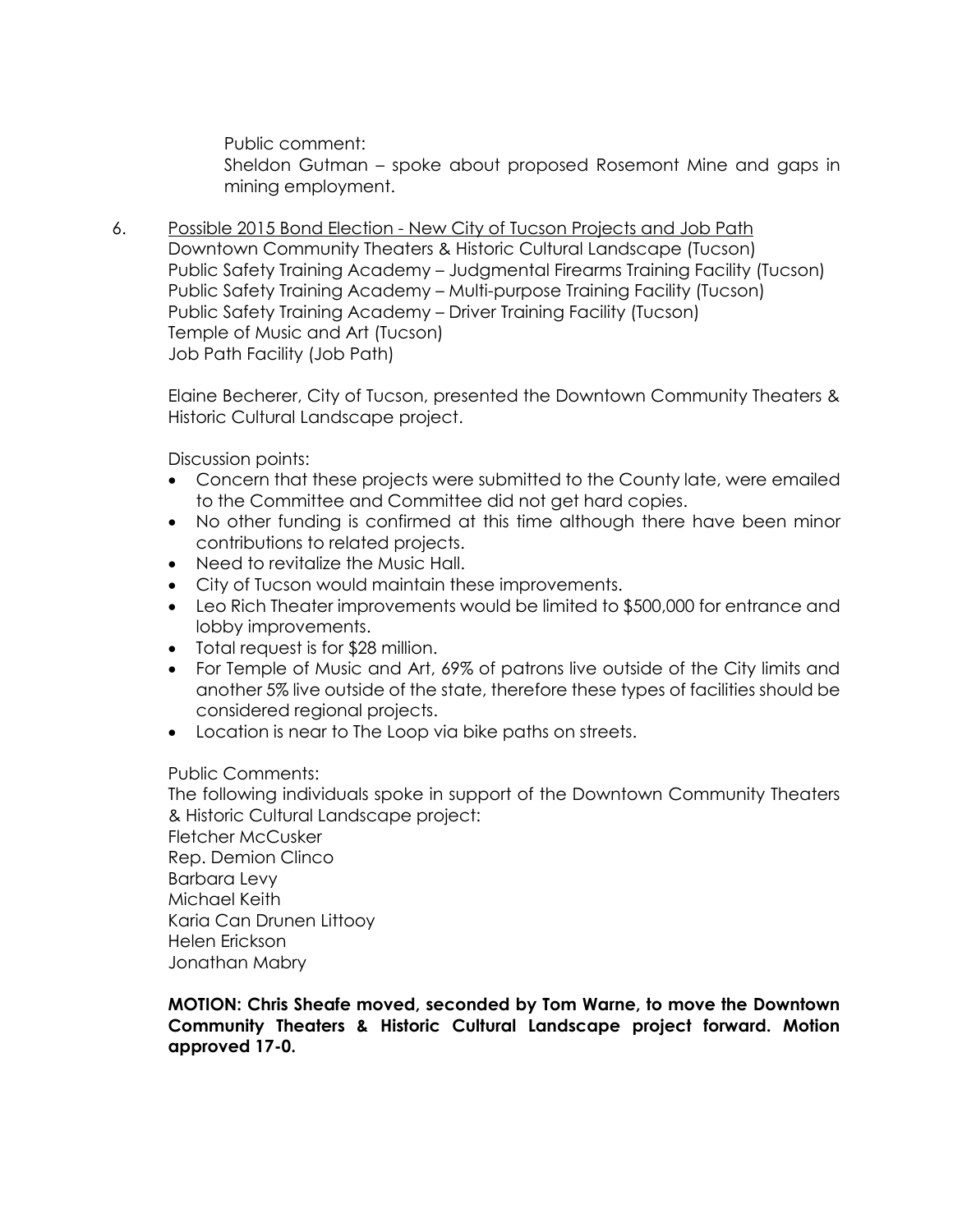Brad Olson, Assistant Chief of Operations, Training and Emergency Management for Tucson Fire Department, presented the three City of Tucson Public Safety Academy projects.

Discussion points:

- Whether or not other agencies, including the Pima County Sheriff, would be charged a facility use fee, and whether fees would be consistent as required in the County's Truth in Bonding code.
- Concern that these facilities may be duplicative of others in the community.
- Fire arm facility would be completely new to the community.
- Concern about cost of proposals at \$19 million.
- Questions about capacity issues at existing city and other community facilities.
- Pima Community College uses the facility to train students, which defrays the cost to the City and others for some of the entry level training.
- Concern that Pima County tax payers would be funding something that is used by agencies in northern Arizona.

Public comments:

The following individuals spoke in support of the City's Public Safety Multi-purpose Training Facility: Tom Johnston Paul Tosca

Shane Cisen Jacki Bieriar Claudette Gross Charles Hangartner Forest Hauser

## **MOTION: Dan Sullivan moved, seconded by Greg Wexler, to move the three City of Tucson Public Safety Training Academy projects forward. Motion approved 13- 0.**

Because the meeting had already run long, the Committee decided to forgo presentations on the Temple of Music and Art and Job Path facility, and permit them to present at a later date. It was noted that all of the presentations are posted online at the County's web site, [www.pima.gov/bonds.](http://www.pima.gov/bonds)

**MOTION: Vice-Chair Campbell moved, seconded by Tom Dunn, to move the Temple of Music and Art project forward. Motion approved 13-0.**

**MOTION: Vice-Chair Campbell moved, seconded by Tom Dunn, to move the Job Path project forward. Motion approved 13-0.**

## 7. Next Meeting

The next meeting will be held at a date to be determined in September and will include the Committee's end of fiscal year oversight of the current bond programs.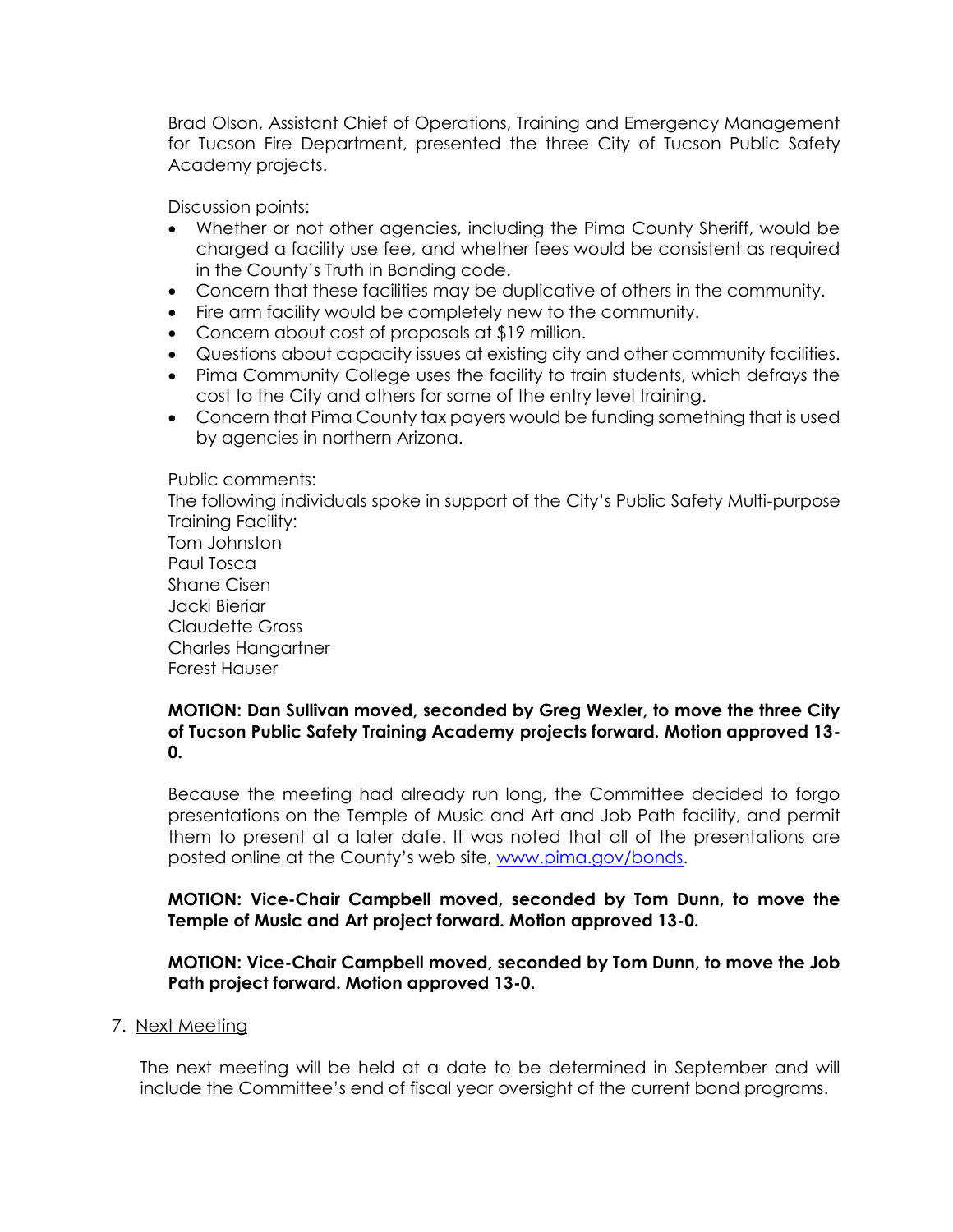# 8. Meeting Adjourned

Meeting adjourned at 11:52 a.m.

**Note that speaker cards for those members of the audience that selected not to speak or submitted speaker cards but did not speak are attached to this meeting summary as are petitions submitted at the meeting.**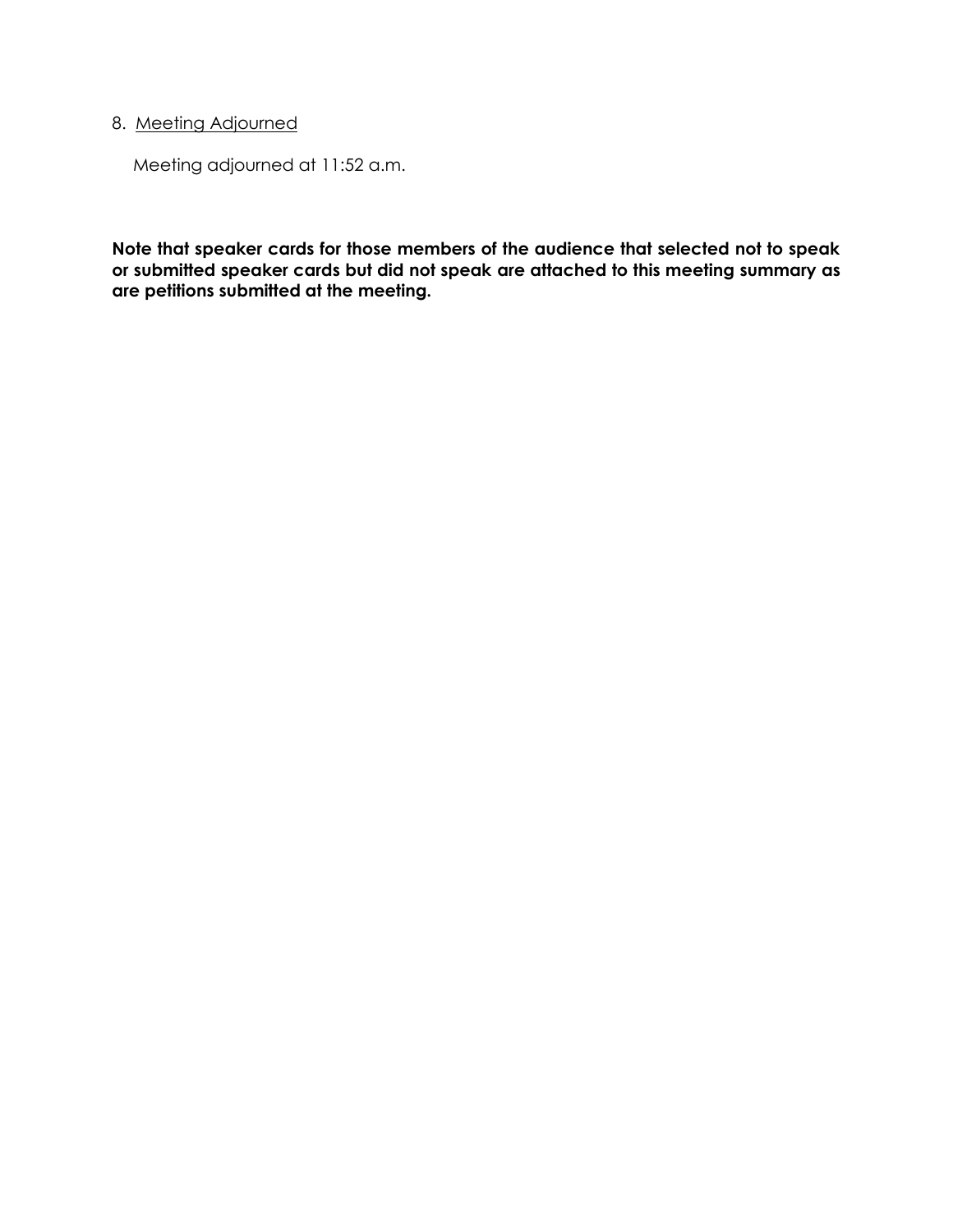**DUM SPEAKER CARD SPEAKER CARD** If you would like to address the Committee on any agenda item, you would like to address the Committee on any agenda item, lease fill out the following and give to the Chairman. please fill out the following and give to the Chairman. I do wish to speak I do wish to speak  $\frac{1}{2}$  i do not wish to speak but submit the following comments: X I do not wish to speak but submit the following comments: (Circle One) OPPOSED SUPPORT UNDECIDED Circle One) OPPOSED/SUPPORT/UNDECIDED **AGENDA ITEM NO. 5B** AGENDA ITEMNO.: 4 AGENDA ITEM DESCRIPTION; CALCO & Histore Cultural **AGENDA ITEM DESCRIPTION:** Davidava Comm Theater Histoic Cutt Landscape (Please Print) Please Print) VAME Emily Jetman NAME MONIQUA LANE ADDRESS 776 ADDRESS 475 E ILTH ST STATE  $AZ$  zip  $8570$ WCSM  $CITY$   $TUCSON$   $STATE$   $AZ$   $ZIP$   $(S70)$ TELEPHONE NUMBER (520)400-841-**TELEPHONE NUMBER** Strangly Support comments I strangly support rentalization **COMMENTS** of the least of Tucson's performan especially restore ilbt cuts district, porticularly as to making the area a draw for families. Page 1 Page 1 I VUIV Theath If you would like to address the Committee on any agenda item, please fill out the following and give to the Chairman. If you would like to address the Committee on any agenda item, please fill out the following and give to the Chairman. I do wish to speak I do not wish to speak but submit the following comments: do wish to speak I do not wish to speak but submit the following comments: (Circle One) OPPOSED SUPPORT UNDECIDED (Circle One) OPPOSED/SUPPORT/UNDECIDED AGENDA ITEM NO.: 5 AGENDA ITEM NO.: 5-8 AGENDA ITEM DESCRIPTION: read Community Theaters **AGENDA ITEM DESCRIPTION:** Downtown Community theatres of Historic (Please Print) (Please Print) NAME Doonie NAME CERVING FXLAMA ADDRESS 6533 60 El Camino dal ADDRESS<sup>4</sup> Lamino de Geste CITY  $\mu$  SOU STATE ZIP 857 STATE  $AC$  ZIP  $SS$ CITY WESON TELEPHONE NUMBER  $520 - 991 - 7746$ TELEPHONE NUMBER (214) **COMMENTS** COMMENTS IN SURPORT of Dunch Support of Inflorenals  $M_{\rm B}$   $M_{\rm B}$ adder ope restaurant LSe SDACES HAVE SICh Pothtel for enhancing the notched de needs to to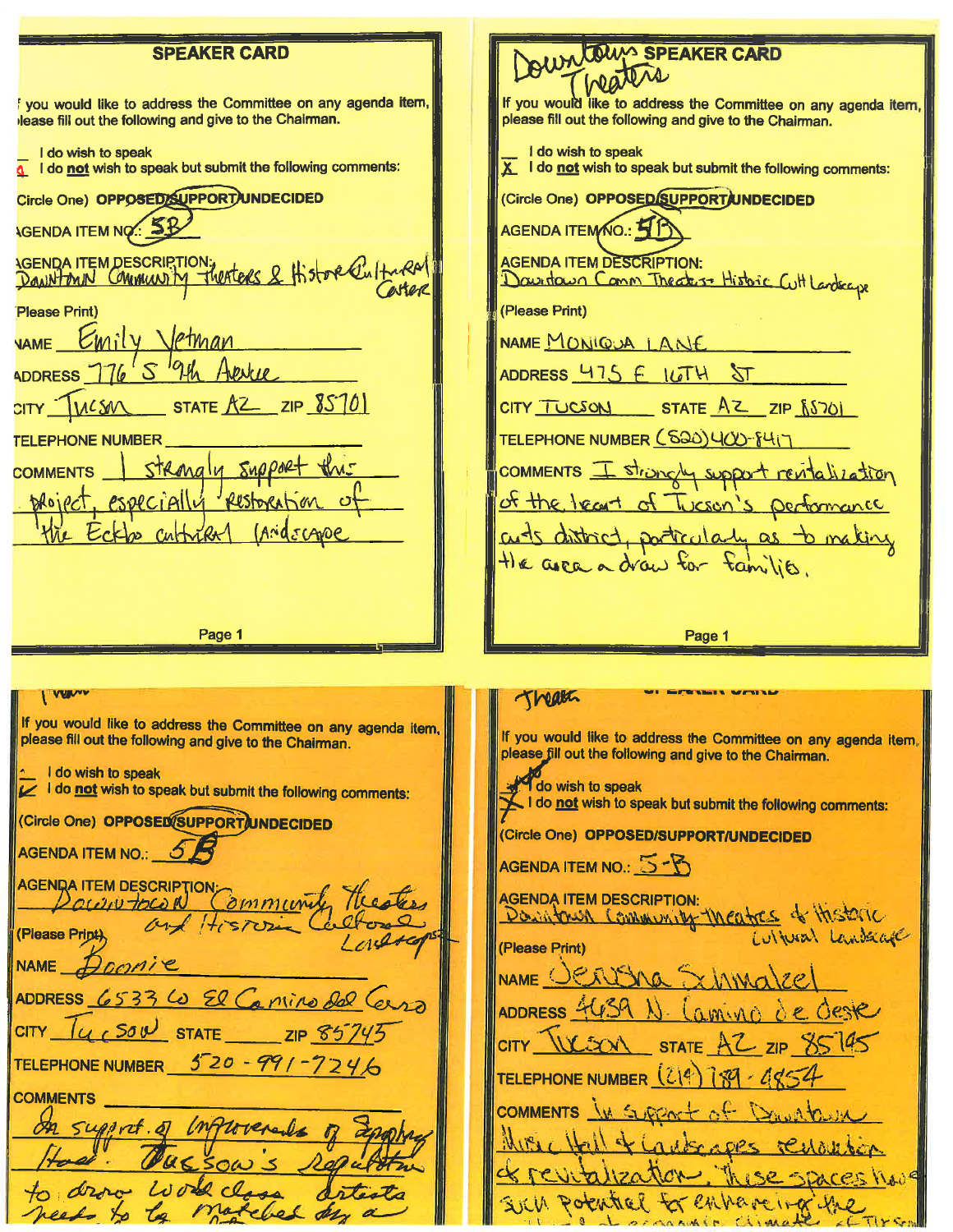| 2 NATUR SPEAKER CARD                                                                                                      | <b>SPEAKER CARD</b><br>Theater                                                                                            |
|---------------------------------------------------------------------------------------------------------------------------|---------------------------------------------------------------------------------------------------------------------------|
| If you would like to address the Committee on any agenda item,<br>please fill out the following and give to the Chairman. | If you would like to address the Committee on any agenda item,<br>please fill out the following and give to the Chairman. |
| I do wish to speak<br>I do not wish to speak but submit the following comments:                                           | I do wish to speak<br>$\bar{\chi}$ I do not wish to speak but submit the following comments:                              |
| <b>(Circle One) OPPOSED/SUPPORT/UNDECIDED</b>                                                                             | (Circle One) OPPOSED/SUPPORT/UNDECIDED                                                                                    |
| AGENDA ITEM NO.: 5 B                                                                                                      | AGENDA ITEM NO.: $S-B$                                                                                                    |
| <b>AGENDA ITEM DESCRIPTION:</b><br>Salially                                                                               | <b>AGENDA ITEM DESCRIPTION:</b><br>SENDAITEM DESCRIPTION:<br>Down town Community theatres and                             |
| <b>Please Print</b> )                                                                                                     | (Please Print)                                                                                                            |
| NAME HERMAN Cubillos                                                                                                      | NAME Judy Bowser                                                                                                          |
| ADDRESS 655 N. alvernin W.                                                                                                | ADDRESS 970 E. Linda Vista Blud                                                                                           |
| CITY THESOM STATE AZ ZIP S5711                                                                                            | CITY One Valley STATE AZ ZIP 85704                                                                                        |
| TELEPHONE NUMBER 324-0402                                                                                                 | TELEPHONE NUMBER $520 - 638 - 5599$                                                                                       |
| COMMENTS ______                                                                                                           | COMMENTS Support Music Hall                                                                                               |
|                                                                                                                           | and landscape renovations, Aging                                                                                          |
|                                                                                                                           | users need to feel safe in                                                                                                |
|                                                                                                                           | our facilities                                                                                                            |
|                                                                                                                           |                                                                                                                           |
| Page 1                                                                                                                    |                                                                                                                           |
|                                                                                                                           |                                                                                                                           |
|                                                                                                                           | Page 1                                                                                                                    |
|                                                                                                                           |                                                                                                                           |
| <b>SPEAKER CARD</b><br>Job Path                                                                                           | <b>SPEAKER CARD</b><br>hb taun                                                                                            |
| If you would like to address the Committee on any agenda item,<br>please fill out the following and give to the Chairman. | If you would like to address the Committee on any agenda item,<br>please fill out the following and give to the Chairman. |
| $\angle$ I do wish to speak<br>I do not wish to speak but submit the following comments:                                  | I do wish to speak<br>I do not wish to speak but submit the following comments:                                           |
| (Circle One) OPPOSED/SUPPORT/UNDECIDED                                                                                    | (Circle One) OPPOSED/SUPPORT/UNDECIDED                                                                                    |
| AGENDA ITEM NO.: 53                                                                                                       | AGENDA ITEM NO.: 5B                                                                                                       |
|                                                                                                                           | AGENDA ITEM DESCRIPTION: JOB PAMI FACILI                                                                                  |
| AGENDA ITEM DESCRIPTION: LAS PARI FREILIZ<br>(Please Print)                                                               | (Please Print)                                                                                                            |
| NAME HERMINIA Concer                                                                                                      | NAME Rev. LEAVI SARRISKL - WERSS                                                                                          |
| ADDRESS ROOD, NUCLAO                                                                                                      | ADDRESS 3200 N. LOS RGES                                                                                                  |
| CITY $\begin{array}{cc} \mathcal{T}5\wedge5\end{array}$ STATE $\Lambda 2$ ZIP $857/2$                                     | CITY T.S.N STATE 12 ZIP 85765                                                                                             |
| TELEPHONE NUMBER 520 - 730 - 5944                                                                                         | TELEPHONE NUMBER 520 - 46/-8696                                                                                           |
| COMMENTS <b>COMMENTS</b>                                                                                                  | <b>COMMENTS</b>                                                                                                           |
|                                                                                                                           |                                                                                                                           |
|                                                                                                                           |                                                                                                                           |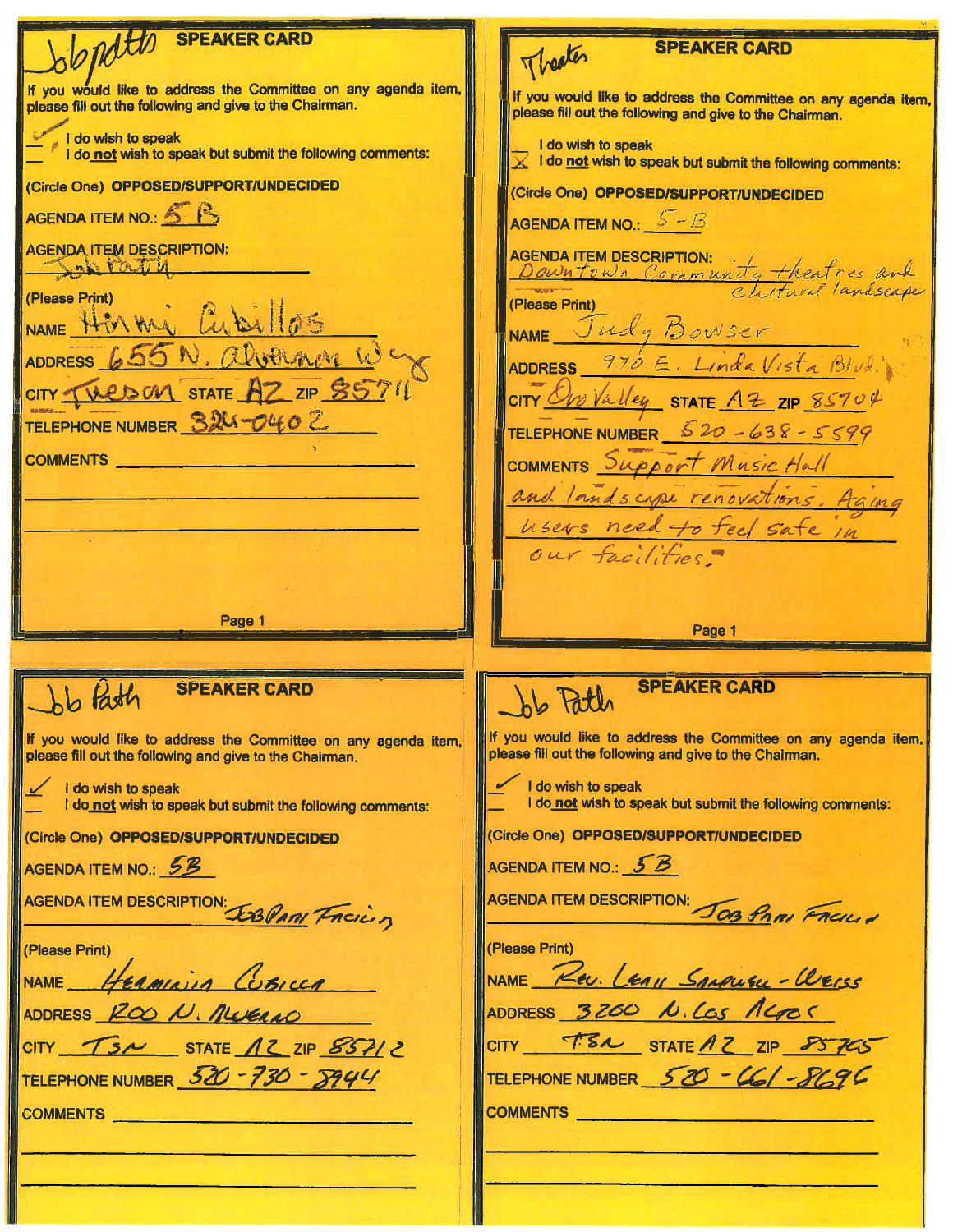**SPEAKER CARD SPEAKER CARD** If you would like to address the Committee on any agenda item. If you would like to address the Committee on any agenda item. please fill out the following and give to the Chairman. please fill out the following and give to the Chairman. I do wish to speak X I do wish to speak I do not wish to speak but submit the following comments: I do not wish to speak but submit the following comments: (Circle One) OPPOSED/SUPPORT/UNDECIDED (Circle One) OPPOSED/SUPPORT/UNDECIDED AGENDA ITEM NO. AGENDA ITEM NO. 5 B **AGENDA ITEM DESCRIPTION:** SCENDA ITEM DESCRIPTION:<br>Temple of Music and Temple of Music and Art (Please Print) (Please Print) NAME Jessica L. Andreals NAME Kevin  $C_0$  $h$  $c$  $r$ ADDRESS  $6825N$ . Chaparral Ave ADDRESS S343 Syping Conven N.  $CITY$  TUCSON STATE  $AZ$  ZIP  $\frac{857}{8}$  $CITY$  Julban STATE AZ ZIP 85750 TELEPHONE NUMBER (520) 529-4080 TELEPHONE NUMBER 520-520-327 COMMENTS The Temple of Music he Temple is a cultural **COMMENTS** one of the most Jae autiful destination **LO** amel historic buildings LY STACTS Clename  $\sim$ Page 1 Page 1 **SPEAKER CARD LABER VARD** you would like to address the Committee on any agenda item, If you would like to address the Committee on any agenda item, lease fill out the following and give to the Chairman. please fill out the following and give to the Chairman. I do wish to speak I do wish to speak I do not wish to speak but submit the following comments: I do not wish to speak but submit the following comments: Circle One) OPPOSED SUPPORT / UNDECIDED (Circle One) OPPOSED/SUPPORT/UNDECIDED GENDA ITEM NOT 5B Temple of Music + Art AGENDA ITEM NO 650 **GENDA ITEM DESCRIPTION:** AGENDA ITEM DESCRIPTION: une allet Please Print) (Please Print) Christopher (gerling AME NAME  $\mathcal W$ DERTLINGFER ADDRESS P.O.DUL CJAH FOO E Speedway Blve <u>I vesco STATE AZ</u> ZIP US710  $CITY$   $U(°\delta W \wedge$ t C ZIP OS TOX STATE ELEPHONE NUMBER (OD3 359 894) TELEPHONE NUMBER  $\geq 20$ OMMENTS These improvement  $1.21.16$ **COMMENTS**  $\mathbb{R}$  $\bullet$ for the Temple are no AA1  $2 + 120$ systems or gadoests  $0.001010 - 0.01$ new  $25t$   $0.0$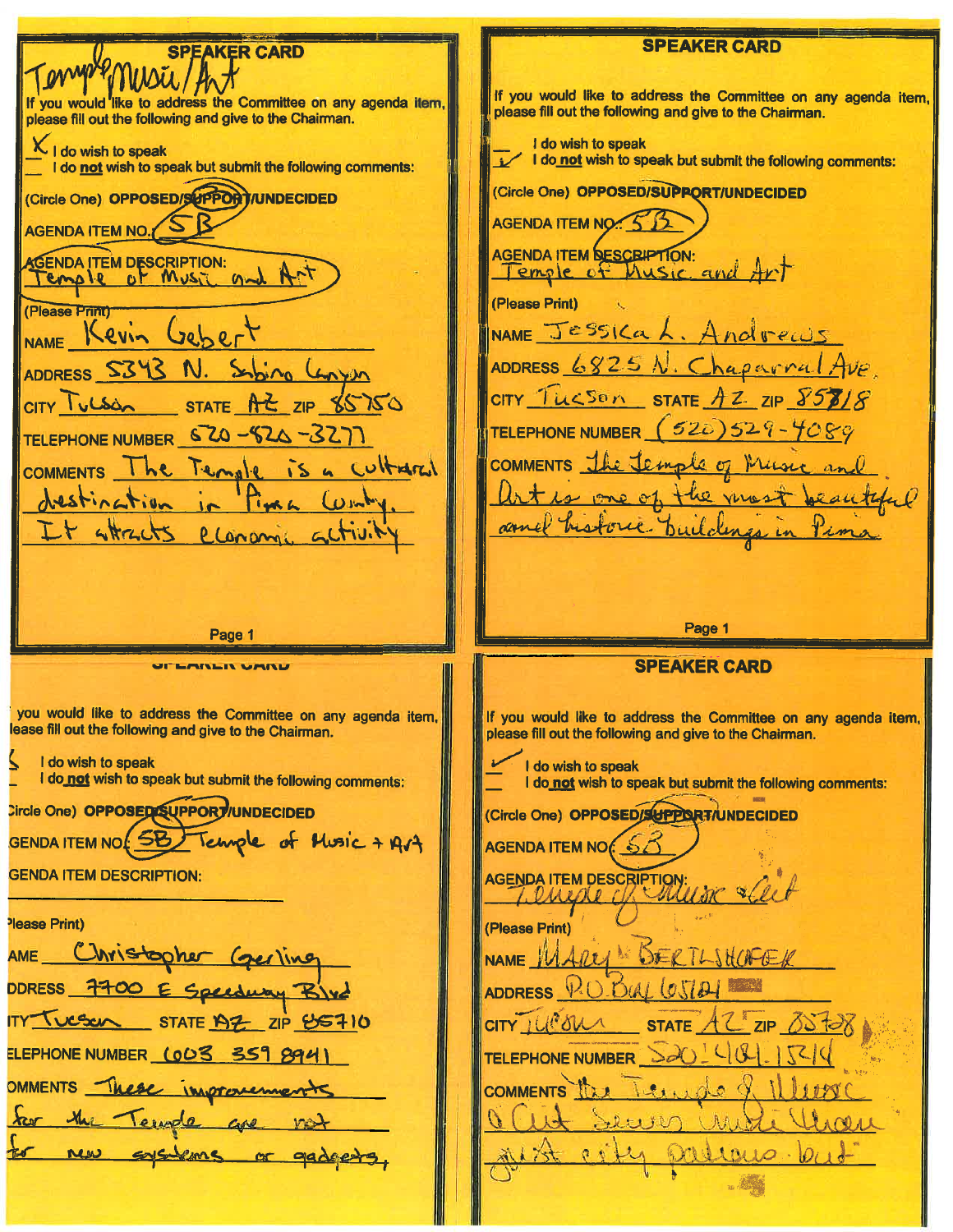From across the worky and County. It became the home of arizona Theatre Company in 1990 From a broad spectrum of after letarally being saved from community members. the wrecking ball by a group of As such an inperfant cultural building in this region citizens who couldn't allow such I think its inportant a building to be destroyed. Since maintain the beguty of this then people from all historic building which is vhy Pima County alten performance am supporting this measure. at the Jemple-Masana Ore Valley, the toothills, green Valley This money with help maintain an elyant building Vail, etc. The Jemple is used at the center of the counties by community groups at Clonanic And Withred interests minimal costs as well as for weddings and graduat a major orienal of the semple is poully needed as it has not had one since it opened. Page 2 Att 18 Senso Militars in but for vital building Breig, Valley The Fert maintenance and preventative  $+100$ Oro Valley upleep. This is the first Sabrico Carryn Die With Ellargency a Var major upgrade of the buildings structure to exame a few lie + systems since its removation in wired appreciate the 1990. Tends to make multi wides upleis to Kup this building citiens 11 of the x cite sene.